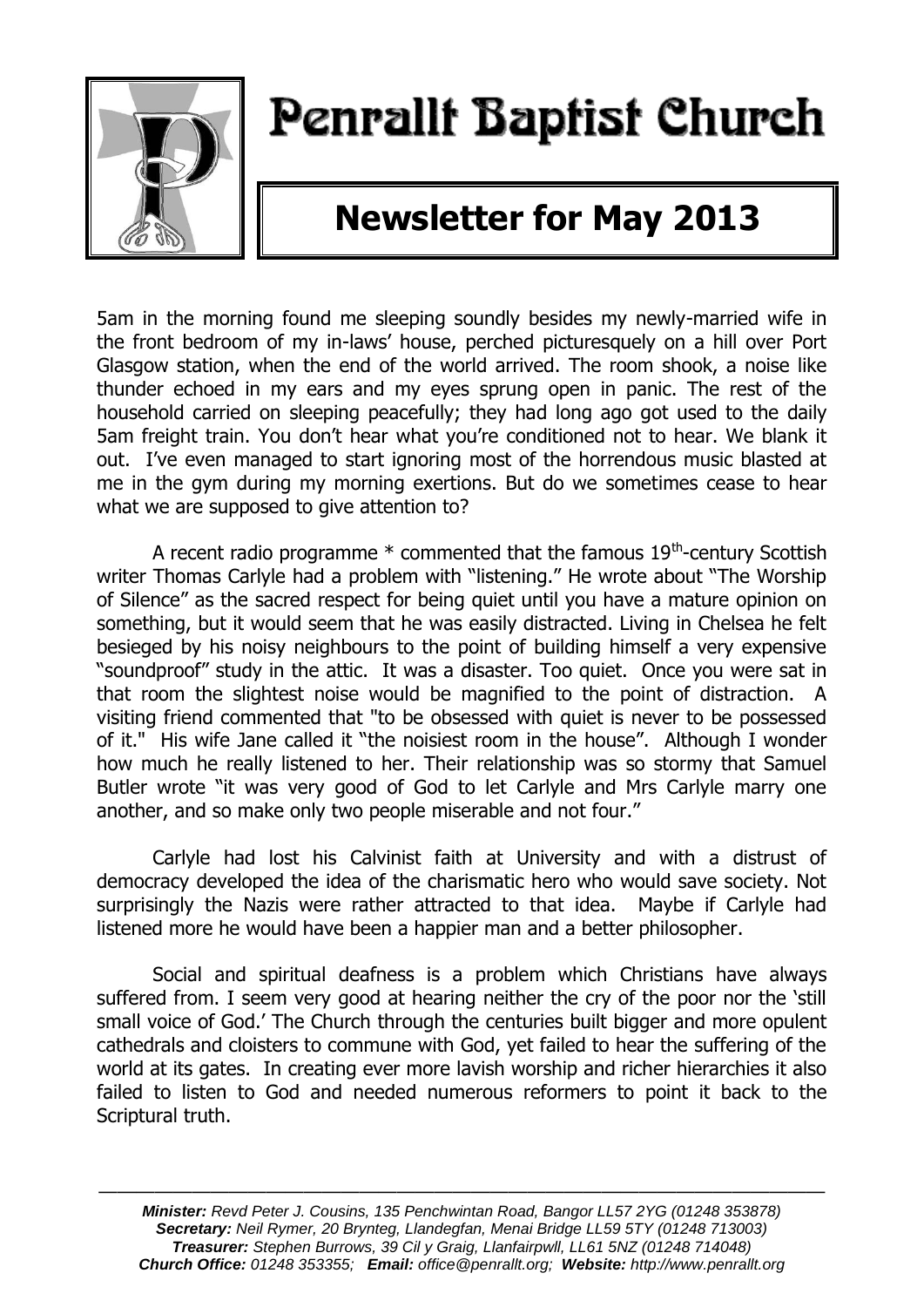Hearing uncomfortable truths and dealing with them is hard, but we need to do it. The noise of the world is the soundscape God has created for us. Maybe we are too good at shutting it out. We have often locked ourselves in little self-satisfied evangelical ghettoes, only to complain about the world outside. "Listen, listen, my people" says God. But we aren't.

God bless,

## **Peter**

 $*$ The dark side of silence ( BBC 18th April ) by David Hendy. He is the author of the book 'Noise: A Human History of Noise and Listening'.

## **SERVICES in MAY**

## **May 5**

| 10.30am                                        | Geoff Birch           |                                                                                                                              | The Message of the Mountain - Achievement | Luke 9:28-36                     |
|------------------------------------------------|-----------------------|------------------------------------------------------------------------------------------------------------------------------|-------------------------------------------|----------------------------------|
| 2.15pm<br>6.00pm                               | Service at Bontnewydd | Communion Service. Roger Borlace                                                                                             | <b>Heroes of Faith</b>                    | Hebrews11                        |
| <b>May 12</b><br>10.30am<br>6.00 <sub>pm</sub> |                       | Die the Death, Live the Life, Dream the Dream.<br>What do you say on your deathbed?                                          |                                           | 1 Peter 4:1-6<br>Genesis 48:1-20 |
| <b>May 19</b><br>10.30am<br>6.00pm             | below)                | Pentecost Sunday. Living Fire for Extinct Volcanoes<br>No service at Penrallt. 6pm - Churches together at the Cathedral (see |                                           |                                  |
| <b>May 26</b>                                  |                       |                                                                                                                              |                                           |                                  |

10.30am Communion Service. Deb Stammers 6.00pm Elaine Green

## **Our Speakers for May**

**Peter Cousins** is the minister of the church. **Geoff Birch** and **Roger Borlace** are retired Baptist ministers, members of Penrallt. **Deb Stammers** is a Penrallt deacon, a social worker by profession. **Elaine Green** recently completed her degree in Theology, is a Guide Leader and works in the NHS.

## **Faith Café**

There is no Faith Café in May

## **CHURCH LUNCH**

We will host a church lunch on **Sunday May 5**. Please bring enough buffet style "finger food" for yourselves and one or two others.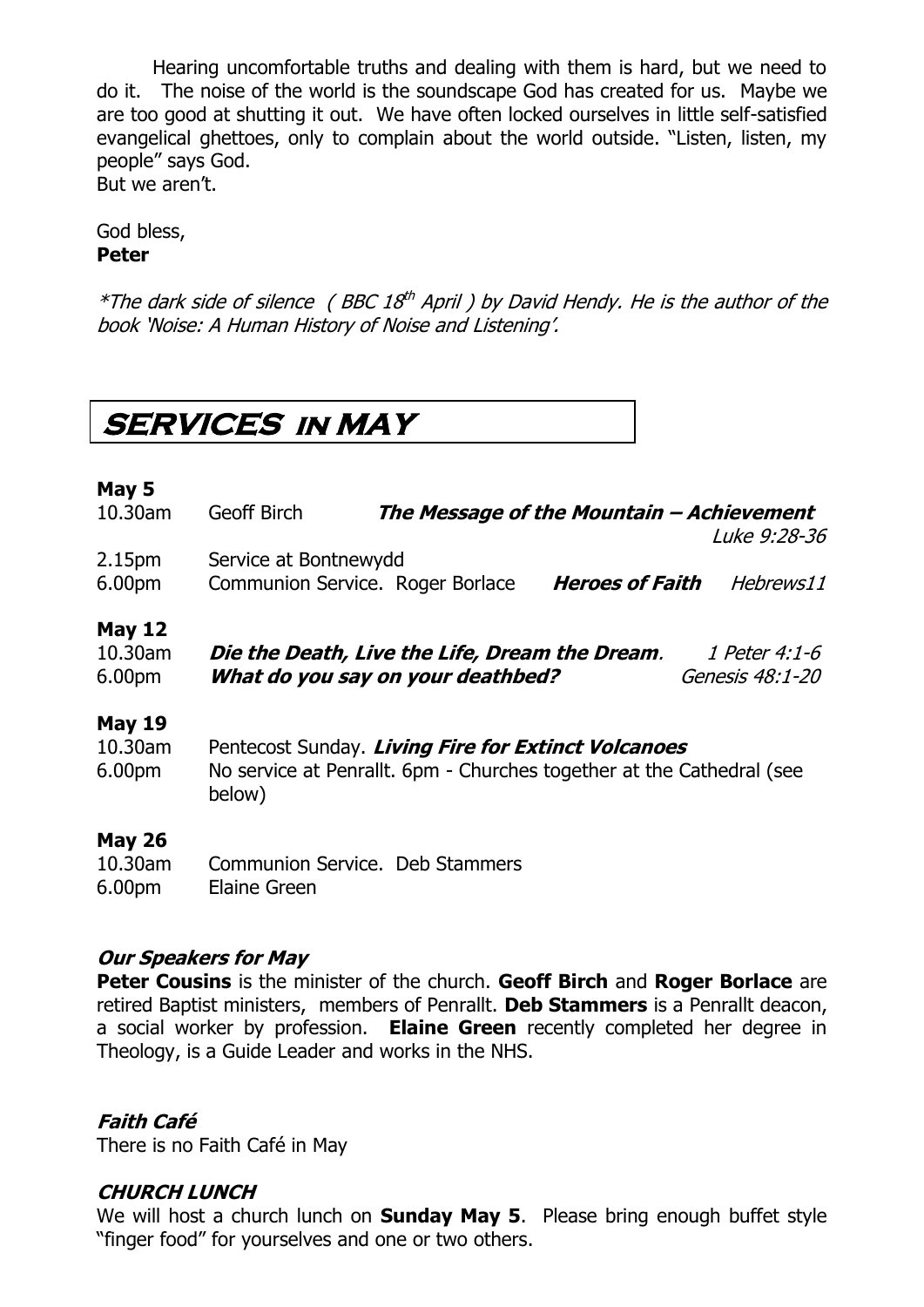#### **PENTECOST SUNDAY**  $19^{TH}$  **MAY**

Our Morning Service will contain a period of prayer with a "prayer zone" at the front of the church. In the evening we will join the Cytun (Churches Together in Bangor) churches for a joint service at the Cathedral. Bring a picnic for 5pm. The service will start at 6pm. As it is our turn to chair Cytun this year, Sarah Jackson has invited Peter to preach. Last year's service was well attended and much appreciated.

## **REMINDER Evening Services in June**

A reminder that we hold our evening services at 7pm in June, July and August to allow you to enjoy the summer light and weather.

## **Special Dates**

| <b>Wednesday 1</b><br><b>Saturday 12</b> | 10.30am            | Men's prayer meeting followed by coffee in Options.<br>Bible Unzipped Course in Rhos-on-Sea. See below. |
|------------------------------------------|--------------------|---------------------------------------------------------------------------------------------------------|
| <b>Monday 13</b>                         | 12.30pm            | Frugal Lunch for Christian Aid at Capel Berea<br>Newydd                                                 |
|                                          | 7.30 <sub>pm</sub> | Deacons' Meeting                                                                                        |
| <b>Saturday 18</b>                       | $10.00 - 12.30$    | Coffee Morning for Christian Aid at the<br><b>Friends Meeting House</b>                                 |
|                                          | 7.30 <sub>pm</sub> | Christian Aid Quiz (see below for further details<br>about Christian Aid Week)                          |

## **News of People**

## **Children's Birthdays in May:**

**1 st:** Rebekah Gordon-Roberts; **6 th:** Guto Evans; **14th:** Oliver White; **16th:** Mark Walker

Congratulations to **Andrew Packwood** who has announced his engagement to **Jalia Nabukalu.** We look forward to Jalia joining us in Penrallt after their wedding this summer in Jalia's home church, the Kampala Baptist Church in Uganda. Congratulations to **Gill and Mike Jamison** on becoming first-time grandparents. William Michael was born to their son Alex and Tracey on 2<sup>nd</sup> April. **Steve Collis and Katie Liber** have set the date for their wedding as September 7<sup>th</sup> at 1pm in Penrallt.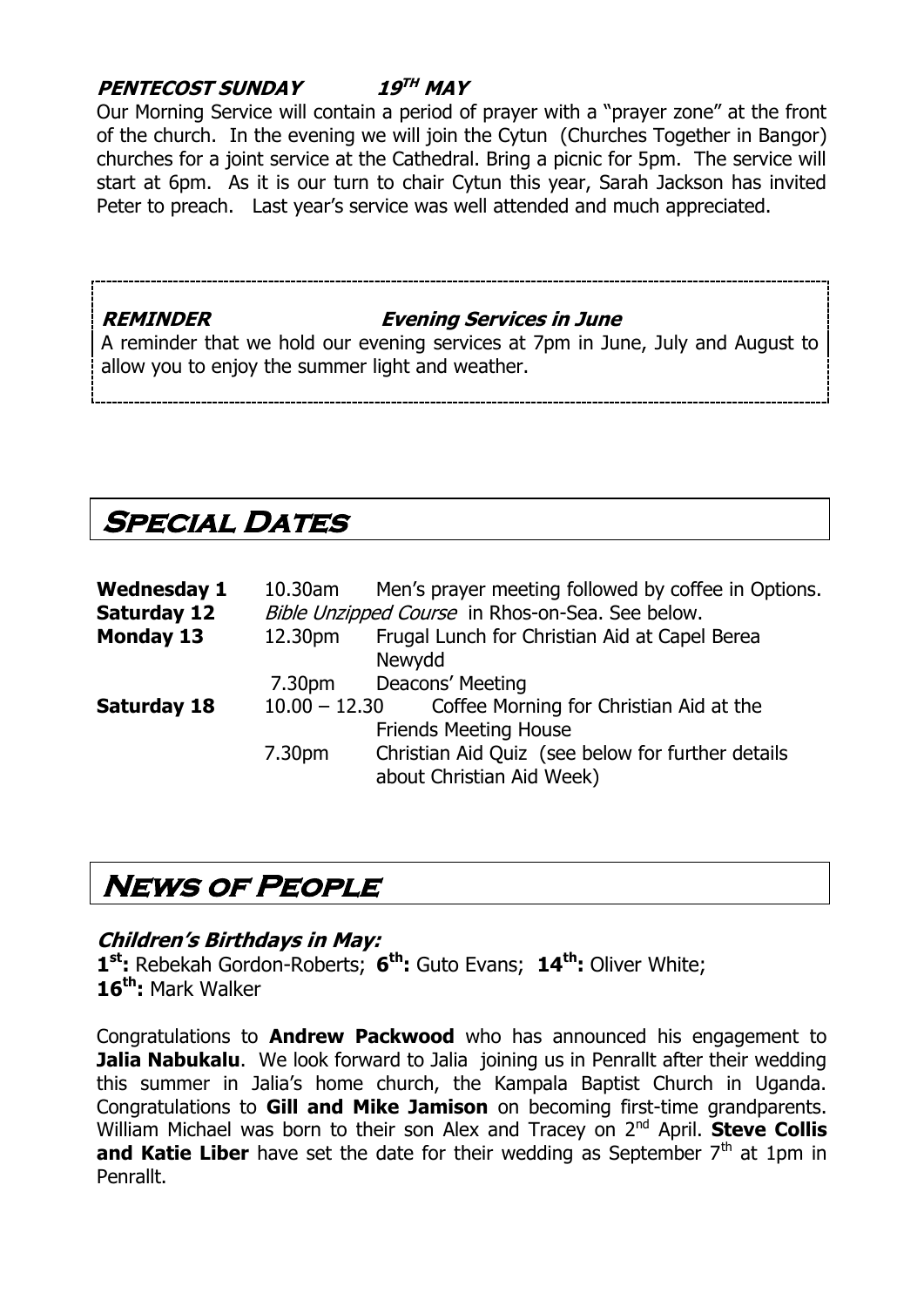## **Please check with the contact people when there are meetings this month.**   $HG = Home$  Group

| <b>Day</b> | $\mu$ שט זט סווטו – טו<br><b>Time</b> | <b>Details</b>                          | <b>Contacts</b>                                        |
|------------|---------------------------------------|-----------------------------------------|--------------------------------------------------------|
| <b>Tue</b> | 8.00pm                                | HG, Nilgiri                             | Joan Beer (353874)                                     |
| <b>Tue</b> | 7.30pm                                | HG, Tyddyn Isaf, Menai<br><b>Bridge</b> | Magnus Forrester-Barker<br>(717570)                    |
| <b>Wed</b> | 10.30am                               | Men's Prayer Meeting                    | Peter Cousins (353878)                                 |
| <b>Wed</b> | 2.00pm                                | Carers' Home Group                      | Carol Morris (208407)                                  |
| <b>Wed</b> | 7.30pm                                | HG, The Nomads                          | Jess & Seamus Adams (421185)<br>Susan Cousins (353878) |
| Wed        | 7.30pm                                | HG, Bethesda                            | Jon & Deb Stammers (602868)                            |
| <b>Wed</b> | 7.30pm                                | HG, Penchwintan Road                    | David McCormack (07725 028074)                         |
| Wed        | 8.00pm                                | HG, Grŵp Cymraeg                        | Owen & Nia Lloyd Evans (352634)                        |
| <b>Thu</b> | 10.30am                               | Post-Alpha Bible Study                  | Sue & Lawrence Moss (713793)                           |
| Thu        | 7.30pm                                | HG, Llanfairpwll                        | Sue & Lawrence Moss (713793)                           |
| Fri        | 10.30am<br>- noon                     | <b>Cheeky Monkeys</b>                   | Joan Rymer (713003)                                    |
| Fri        | $10.30 -$<br>12.30pm                  | HG, 6 Maes y Dref                       | Anne Collis (353173)<br>anne@collis66.freeserve.co.uk  |
| <b>Sat</b> | 8.30am                                | <b>Prayer Meeting</b>                   |                                                        |

## **Noticeboard**

## **Men's Prayer Meeting Wednesday 1 May 10.30am**

- The men will meet for prayer as usual, followed by coffee in Options.
- 

Bible Unzipped continues monthly on a Saturday morning at Rhos-on-Sea URC. The themes for this term are: The Song of Solomon, and Jesus Encounter. The course is free, and if you talk to Peter we can probably arrange a lift for you.

| $\blacktriangleright$ | <b>CHRISTIAN AID WEEK</b> |                    | $12 - 18$ May                                          |  |
|-----------------------|---------------------------|--------------------|--------------------------------------------------------|--|
|                       | <b>Monday 13</b>          | 12.30pm            | Opening Service for Christian Aid Week in              |  |
|                       |                           |                    | Berea Newydd.                                          |  |
|                       |                           | 1.00 <sub>pm</sub> | Bread and cheese lunch in Berea Newydd                 |  |
|                       |                           | All welcome.       |                                                        |  |
|                       | <b>Thursday 16</b>        |                    | 4.00pm-6.00pm Collection outside Morrisons. Volunteers |  |
|                       |                           |                    | needed!                                                |  |
|                       | Saturday 18               |                    | 9.30am-12.30pm Street collection on Holyhead Road.     |  |
|                       |                           |                    | Volunteers needed.                                     |  |

## **Bible Unzipped. Saturday 11 May 9:30am - 1pm**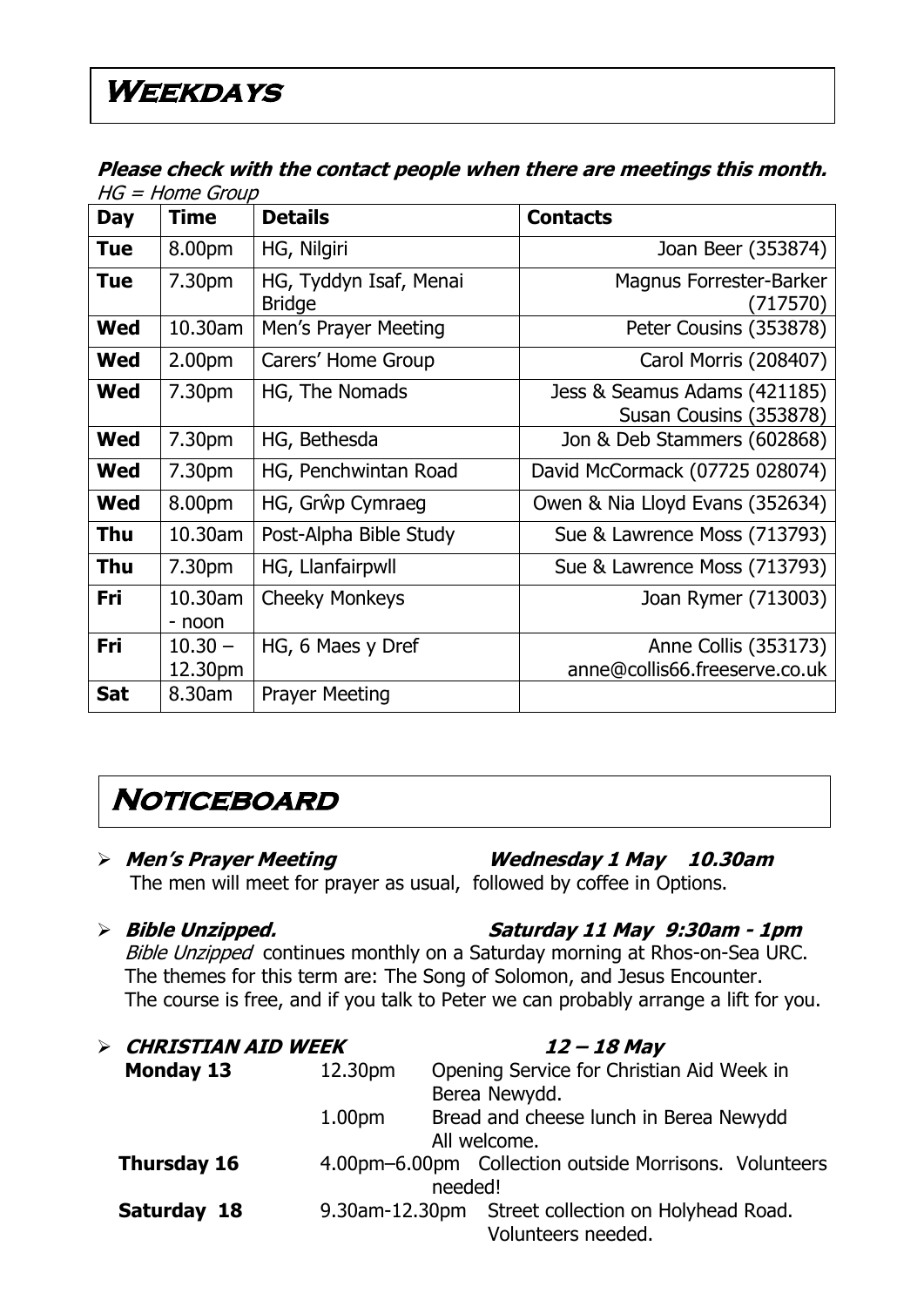10.00-12.30pm Coffee Morning at Quaker Meeting **House** 

7.30pm Ouizaid In Penrallt. Please form teams for this quiz evening or come on your own and join one our mixed teams. Entrance fee £3 per person.

The collections outside Morrisons and on Holyhead Road are new ventures this year and are Penrallt's responsibility. Also, we have been allocated some new residential streets for house-to-house collections. Therefore we need more collectors. Please, please speak to Susan to offer your services (Tel. 353878). Thanks.

## **Walking Group Tuesday 21 May 10.30am**

The Walking Group this month will be led by Geoff and Marilyn Birch and will explore some of the foothills of Snowdon. Park again in 'Caban' car park in Brynrefail and, starting at 10.30 a.m. we will walk up through Cym Y Glo and then over the hills towards Snowdon. Bring the usual packed lunch. Some hilly bits.

## **Bangor Street Pastors and Waitrose**

Efallai yr hoffai'r rhai sy'n siopa yn Waitrose wybod bod Bugeiliaid Stryd Bangor, a gefnogir gan ein Heglwys, wedi'u henwebu fel un o'u tri elusen y mis yn ystod mis Mai. Os hoffech gefnogi'r fenter werthfawr hon gallwch roi eich tocynnau ym mlwch Bugeiliaid y Stryd a byddant yn derbyn cyfran o'r arian sydd ar gael gan Waitrose.

Those who shop at Waitrose might like to know that the Bangor Street Pastors, supported by our Church, has been nominated as one of their three charities of the month during May. If you wish to support this worthwhile venture you can put your tokens in the Street Pastors' box and they will receive a share of the money on offer from Waitrose.

## **Advance Notice Saturday 22 June ANGLESEY PRAYER WALK / TAITH WEDDI MON**

The Anglesey Prayer Network is inviting Christians across the island (and beyond) to walk around the coast of Anglesey and complete a 'circle of blessing' over the island. Using the 12 sections of the Anglesey Coastal Path, people are invited to sign up for the section they would like to walk or pray for. Families and the less physically able will be welcome to join part of the walks, or meet in 'prayer houses' on the route, and there will be tea and cakes, and a service of worship and sharing at the end of the day. More details will be given out nearer the time. The emphasis on the day will be to simply enjoy walking together in love around this beautiful island.

For more detailed information and to sign up for the day, see the information leaflet or log on to the website at:<https://sites.google.com/site/prayerwalkmon/>

(The Anglesey Prayer Walk 2013 is organised under the auspices of the Anglesey Prayer Network/Crosslinks and is being organised and supported by representatives from a number of fellowships in North Wales, including Penrallt (Bangor) and Holyhead Baptist Churches, The Church in Wales, Amlwch Assemblies of God and Capel Cildwrn Llangefni. It is also supported by Pray4Wales / Ffald-y-Brenin.)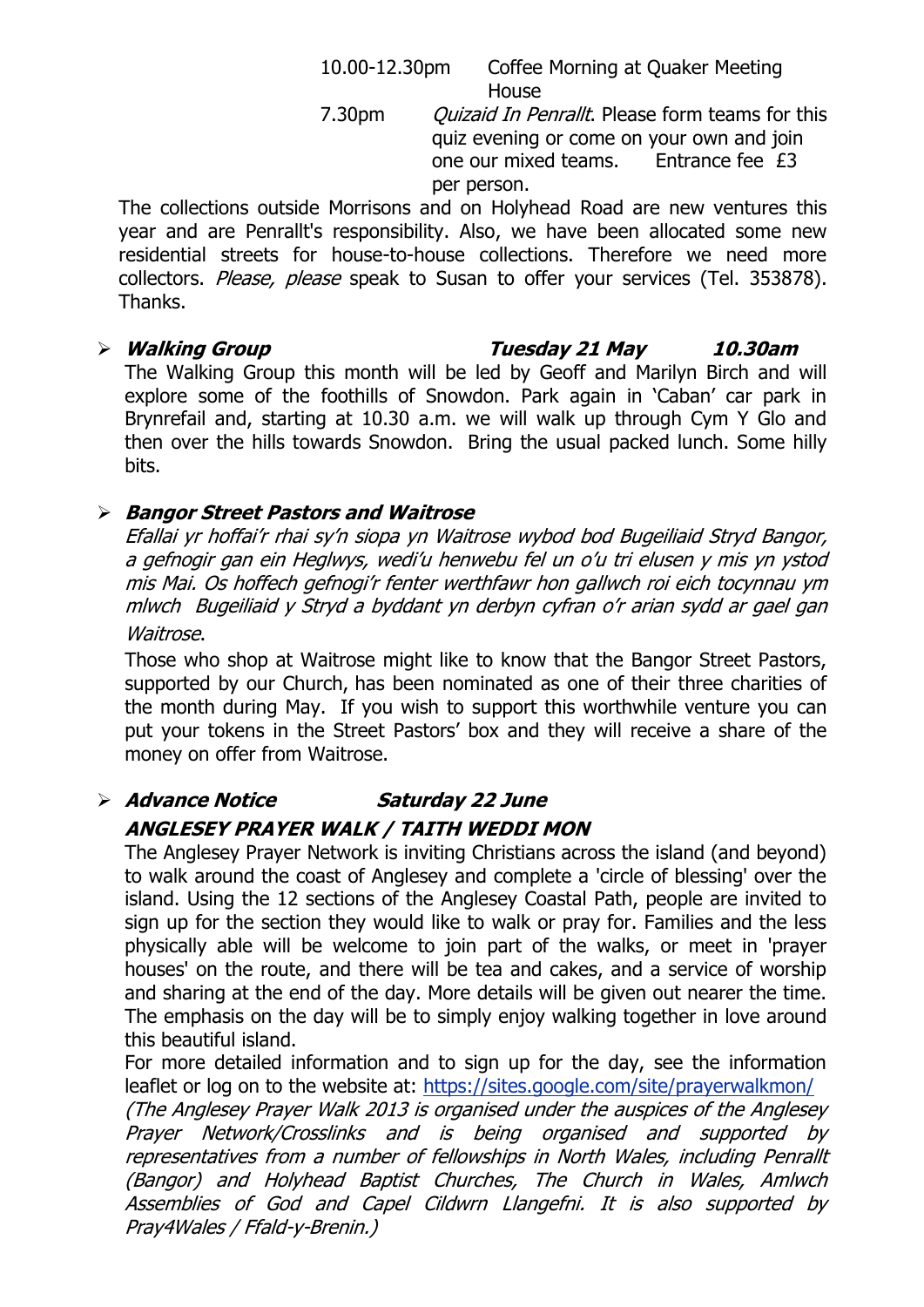### **Penrallt on Facebook**

100 people are signed up to Penrallt's Facebook site. Join us.

### **Homeless in Bangor**

Please do not give money directly to the homeless in Upper Bangor. We have found in the past that it has encouraged aggressive begging on the church premises by people who have a history of violence. You will find brown envelopes in the porch to put your gift in. This will buy vouchers which are distributed by the Cathedral to the homeless.

### **The Prayer Room**…

…is open before and after the service for quiet prayer. Penrallt is a place of prayer, so make use of this sacred space.

### **Pray for Penrallt Every Day**

Sign up to receive our prayer diary by e-mail every Monday morning by sending your request to: [office@penrallt.org.](mailto:office@penrallt.org)

If you have some subject for prayer, either send it in by e-mail, or fill in one of the pink cards, which are available in the porch, and place it in the visitors' cards box or give it to Peter or Magnus.

### **Pastoral Help**

If you have pastoral concerns please contact Peter or one of the other members of the Pastoral Care team.

Pat Borlace 713146, Judy Stammers 364394 Geoff Moore 410582 Susan Cousins 353878 Helen Thomas 600174

## **Deadline for next month's newsletter** Sunday 19 May

Please send information to Gwyneth ([gwyneth@brindley-wales.com](mailto:gwyneth@brindley-wales.com) or 352682)